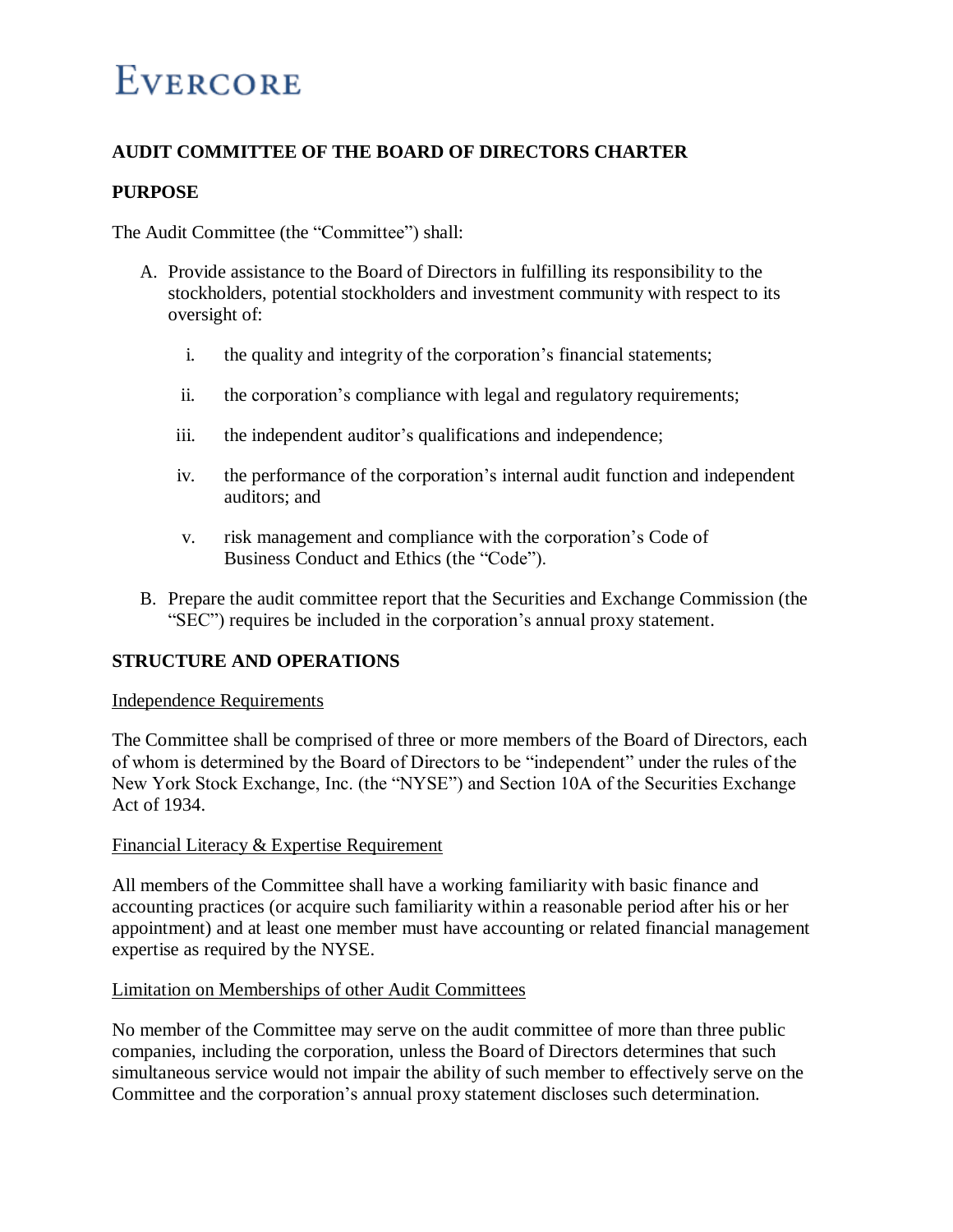## Limitation on Other Compensation

No member of the Committee shall receive compensation from the corporation or its affiliates other than (i) director's fees for service as a director of the corporation or an affiliate, including reasonable compensation for serving on the Committee and regular benefits that other directors receive, but only to the extent the directorship on the affiliate's board of directors and related compensation has been approved by the corporation's board of directors and (ii) a pension or similar compensation for past performance, provided that such compensation is fixed and is not conditioned on continued or future service to the corporation.

## Appointment and Removal

The members of the Committee shall be appointed by the Board of Directors and shall serve until such member's successor is duly elected and qualified or until such member's earlier resignation or removal. The members of the Committee may be removed, with or without cause, by a majority vote of the Board of Directors.

### Chair

Unless a Chair is elected by the full Board of Directors, the members of the Committee shall designate a Chair by the majority vote of the full Committee membership. The Chair will chair all regular sessions of the Committee and set the agendas for Committeemeetings.

### Subcommittees

The Committee may form subcommittees for any purpose that the Committee deems appropriate and may delegate to such subcommittees such power and authority as the Committee deems appropriate.

## **MEETINGS**

The Committee shall meet at least quarterly, or more frequently as circumstances dictate. As part of its goal to foster open communication, the Committee shall periodically meet separately with each of the following:

- i. management of the corporation;
- ii. the person or persons responsible for the internal audit function for the corporation, which may include someone who is not an employee of the corporation but is performing such function on behalf of the corporation (the "Internal Audit Group"); and
- iii. the independent auditors of the corporation;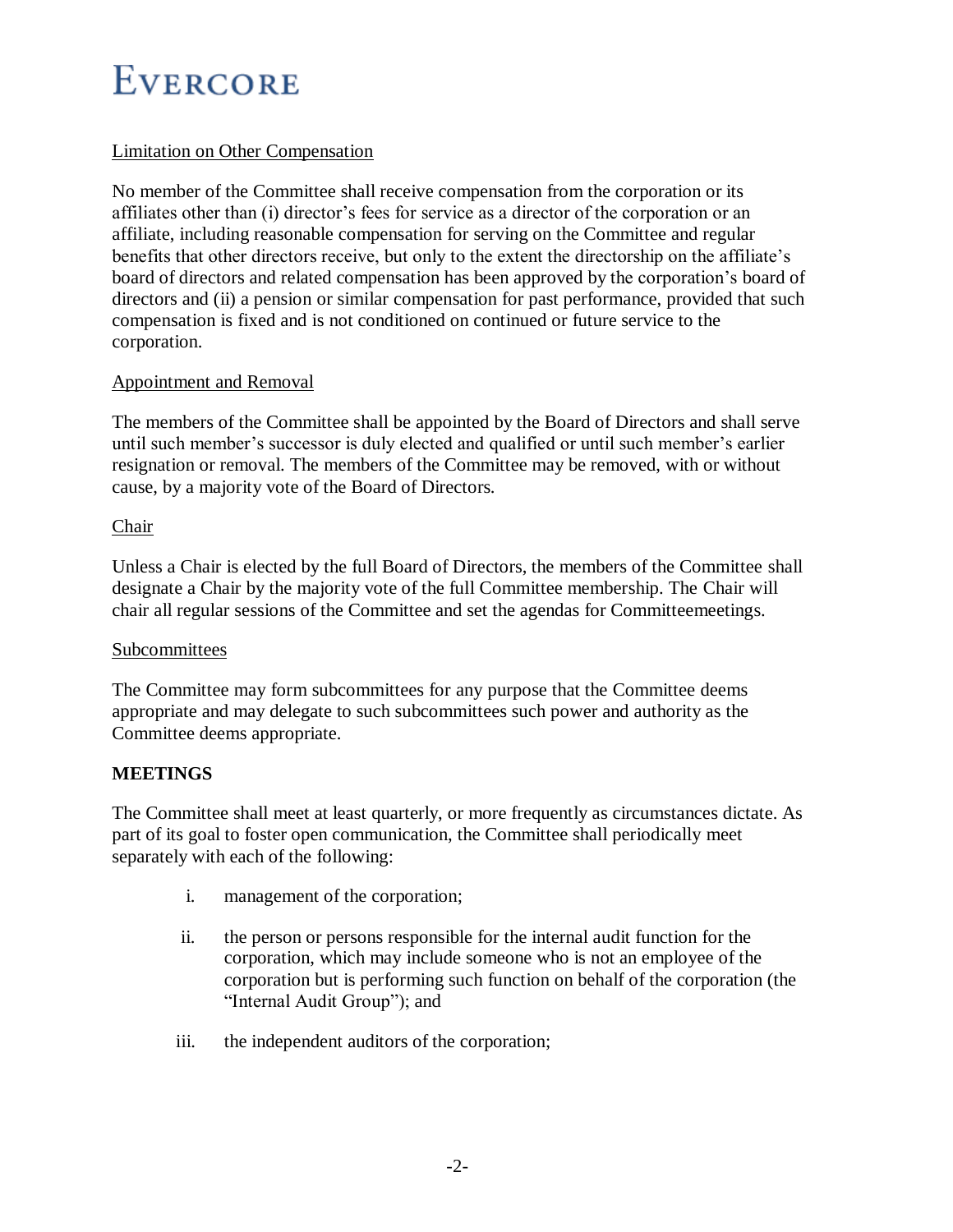In each case, to discuss any matters that the Committee or any of these groups believe would be appropriate to discuss privately. In addition, the Committee should meet with the independent auditors and management quarterly to review the corporation's financial statements in a manner consistent with that outlined in this Charter.

At all meetings of the Committee, a majority of the members shall constitute a quorum for the transaction of business and the act of a majority of Committee members at any meeting at which there is a quorum shall be an act of the Committee. Any member of the Committee may call meetings of the Committee. All meetings of the Committee may be held telephonically. All non- management directors who are not members of the Committee may attend meetings of the Committee but may not vote. Additionally, the Committee may invite to its meetings, or communicate with, any director, officer or employee of the corporation and such other persons as it deems appropriate in order to carry out its responsibilities. The Committee may also exclude from its meetings any persons it deems appropriate in order to carry out its responsibilities.

## **RESPONSIBILITIES AND DUTIES**

### **Overview**

The following functions shall be the common recurring activities of the Committee in carrying out its responsibilities outlined in this Charter. These functions should serve as a guide with the understanding that the Committee may carry out additional functions and adopt additional policies and procedures as may be appropriate in light of changing business, legislative, regulatory, legal or other conditions. These functions are the sole responsibility of the Committee and may not be allocated to a different committee. The Committee shall also carry out any other responsibilities and duties delegated to it by the Board of Directors from time to time related to the purposes of the Committee outlined in this Charter.

## Review of Financial and Other Information

- 1. Review with management and the independent auditors prior to public dissemination the corporation's annual audited financial statements and quarterly financial statements, including the corporation's disclosures under "Management's Discussion and Analysis of Financial Condition and Results of Operations," any comments or recommendations of the independent auditor and any reports of the independent auditor with respect to interim financial reviews as required by Statement on Auditing Standards No. 100 (any and all references to "Statements on Auditing Standards" or "Independent Standards Board" in this Charter shall include any amendments or supplements to such applicable standards).
- 2. Discuss matters required to be discussed with the independent auditors, including Statement on Auditing Standards No. 61 and Statement on Auditing Standards No. 90, relating to the conduct of the audit performed.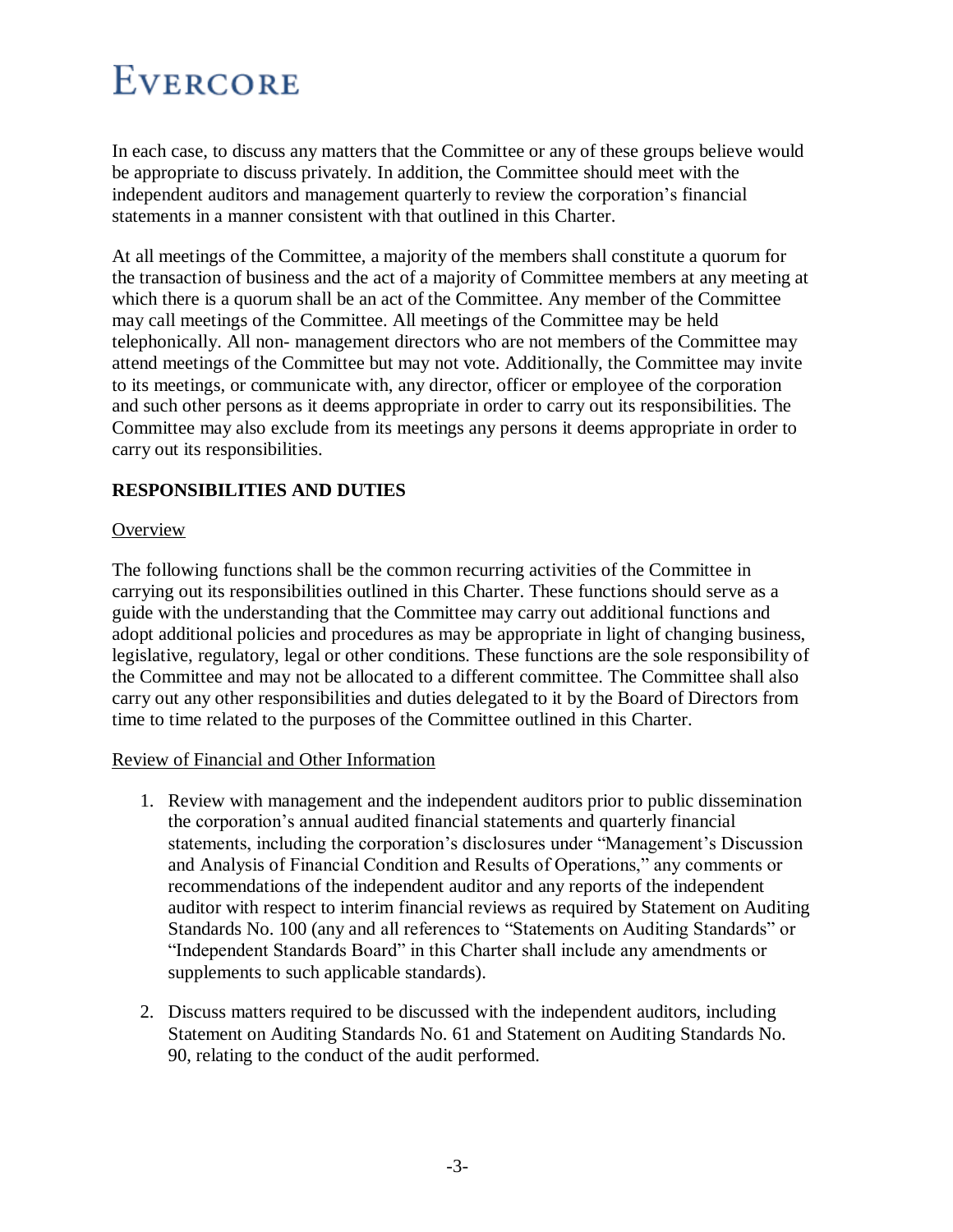- 3. Review and discuss with management prior to dissemination: (i) the corporation's earnings press releases (paying particular attention to the use of any non-GAAP financial measures) and (ii) financial information and earnings guidance, if any, to be provided to analysts and rating agencies.
- 4. Review the corporation's disclosure controls and procedures and internal control over financial reporting. The review of internal control over financial reporting shall include whether there are any significant deficiencies and material weaknesses in the design or operation of internal control over financial reporting which are reasonably likely to affect the corporation's ability to record, process, summarize and report financial information and any fraud involving management or other employees with a significant role in internal control over financial reporting.
- 5. Discuss with the corporation's General Counsel legal matters that may have a material impact on the corporation's financial statements or compliance policies.

### Independent Auditors

- 6. Directly appoint, retain, review and terminate independent auditors and approve all audit engagement fees and terms.
- 7. Inform the corporation's independent auditors that such auditing firm shall report directly to the Committee.
- 8. Review and approve the scope and staffing of the independent auditor's annual audit plans.
- 9. Review, at least annually, the qualifications, performance and independence of the independent auditors including a review of the lead partner of the independent audit team. In conducting its review and evaluation, the Committee should:
	- i. obtain and review a report by the corporation's independent auditors describing:
		- a. the auditing firm's internal quality-control procedures;
		- b. any material issues raised by the most recent internal quality-control review, or peer review, of the auditing firm, or by any inquiry or investigation by governmental or professional authorities, within the preceding five years, respecting one or more independent audits carried out by the auditing firm, and any steps taken to deal with any such issues; and
		- c. all relationships between the independent auditors and the corporation in order to assess the auditors' independence including disclosures required by the Independent Standards Board Standard No.1.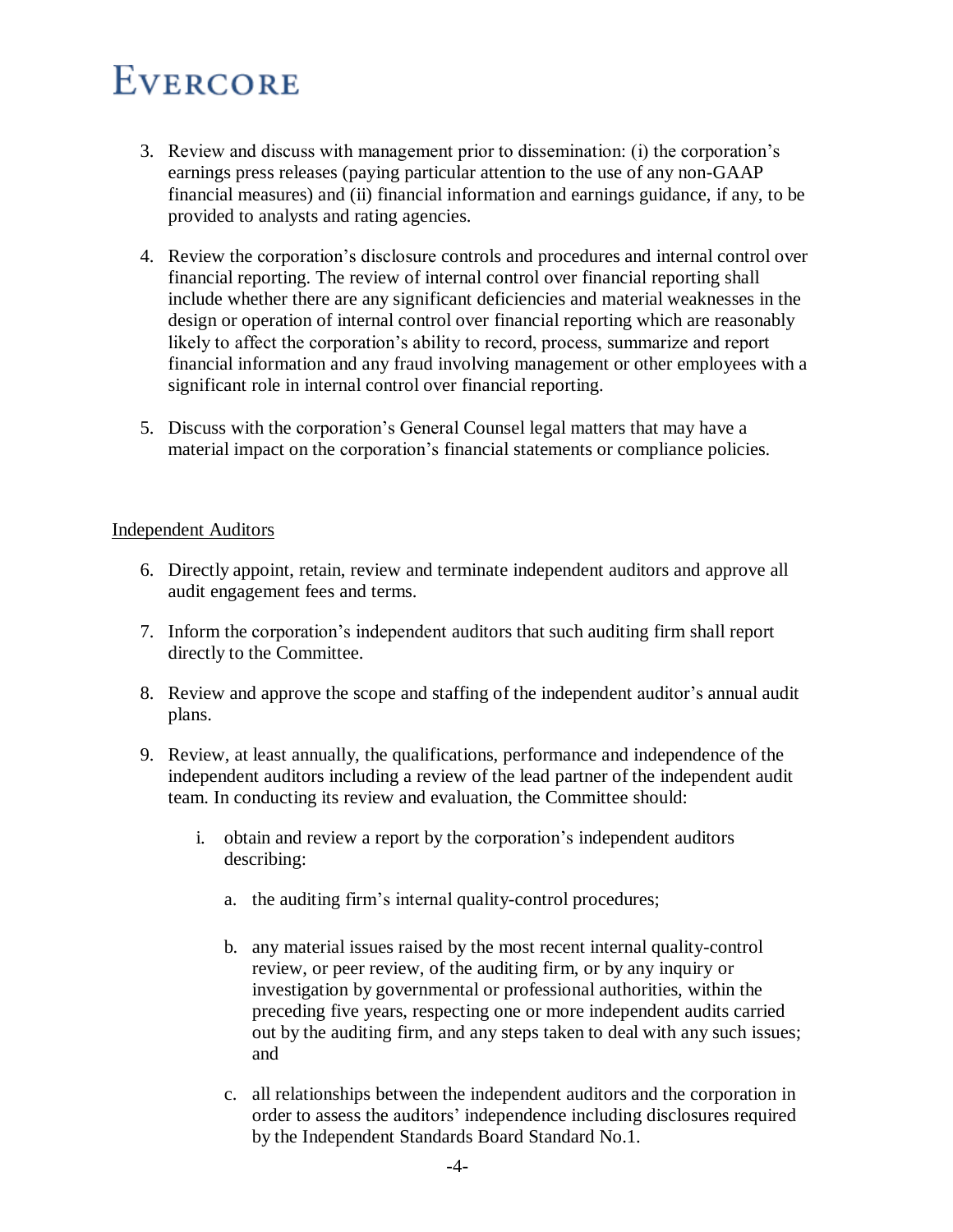- ii. ensure the timely rotation of the lead and concurring audit partners and other "audit partners," in each case to the extent required by the rules promulgated by the SEC, and consider whether there should be regular rotation of the audit firm itself.
- iii. confirm with the independent auditor that the audit partners do not earn or receive any compensation based on selling engagements to the corporation to provide any services, other than audit, review or attest services, to the extent such compensation would compromise the independence of accountant or auditor under the rules promulgated by the SEC.
- iv. take into account the opinions of management and the Internal Audit Group.
- 10. Oversee the work of the corporation's independent auditors, including the resolution of any disagreement between management and the auditors regarding financial reporting, for the purpose of preparing or issuing an audit report or related work.
- 11. Set clear hiring policies for employees and former employees of the independent auditors. At a minimum, these policies must prohibit:
	- i. the hiring of members of the corporation's audit engagement team in a position at the corporation which would cause the auditing firm to no longer qualify as independent under the rules promulgated by the SEC; and
	- ii. the hiring of any employee or former employee:
		- a. of the corporation's independent auditor without the prior approval of the Committee; or
		- b. any firm providing the corporation with internal auditing services without the prior approval of the Committee.
- 12. Discuss with management and the independent auditors any correspondence with regulators or governmental agencies and any published reports which raise material issues regarding the corporation's financial statements or accounting policies.
- 13. Discuss with the independent auditors any other matters required to be discussed with the Committee, including any significant issues arising from the most recent Public Accounting Oversight Board inspection of the independent auditors, to the extent relevant to the Committee, and others matters required to be addressed by applicable Public Accounting Oversight Board Rules.

#### Pre-Approval of Auditor Engagements

14. Approve in advance any audit or non-audit engagement or relationship between the corporation and the independent auditors, other than "prohibited non-auditing services," as determined from time to time by the SEC, the Public Company Accounting Oversight Board or the NYSE through regulation or listing requirements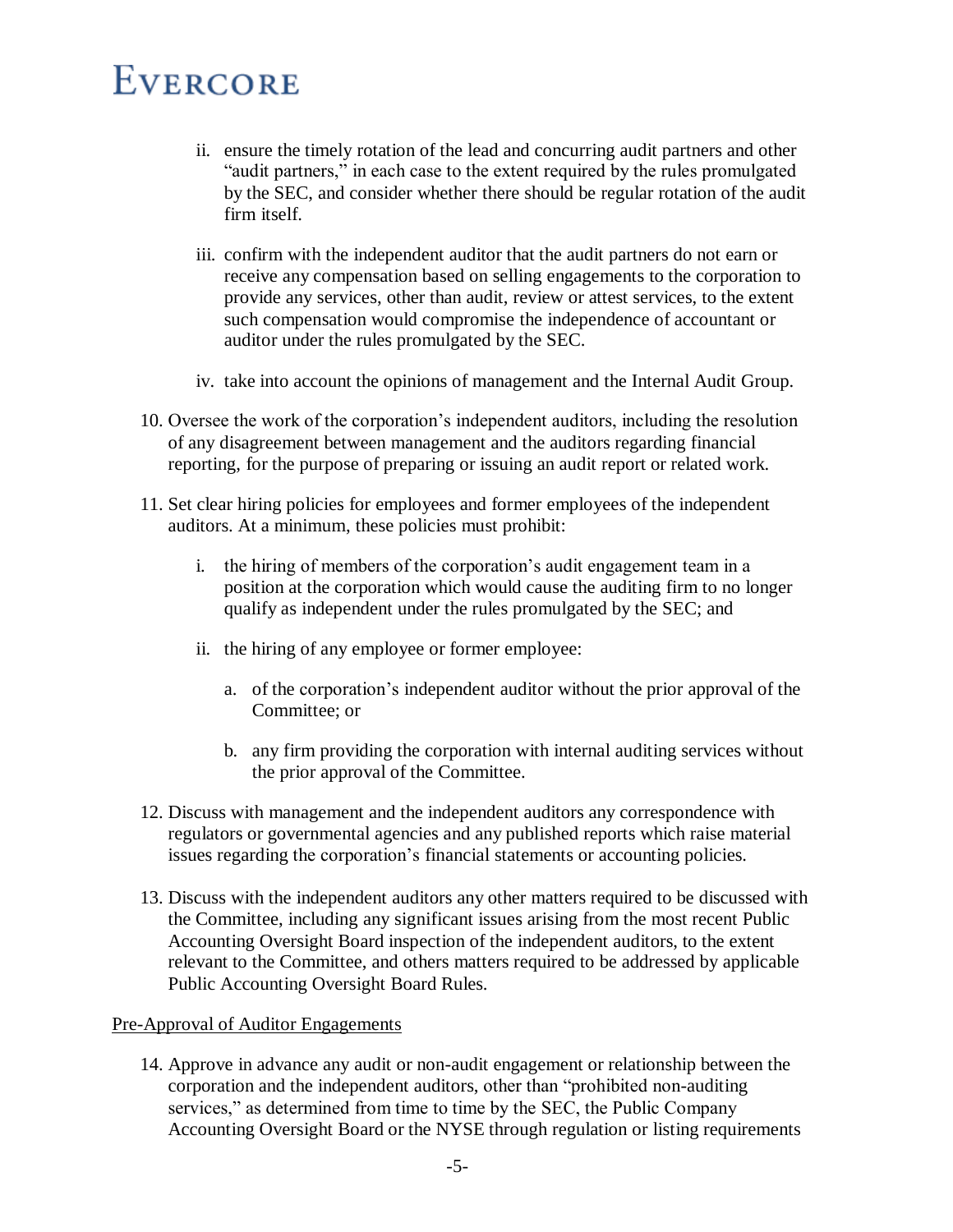The Committee may:

- i. pre-approve audit and non-audit services based on policies and procedures adopted by the Committee, provided: (a) the policies and procedures are detailed as to the particular service, (b) the Committee is informed of each service on a timely basis, (c) such policies and procedures do not include delegation of the Committee's responsibilities to management and (d) such policies and procedures are disclosed in the corporation's annual reports; and/or
- ii. delegate to one or more of its members the authority to approve in advance all audit or non-audit services to be provided by the independent auditors so long as decisions made by such member are presented to the full Committee at the immediately subsequent scheduled meeting.

Notwithstanding the foregoing, pre-approval is not necessary for minor non-audit services if:

- i. the aggregate amount of all such non-audit services provided to the corporation constitutes not more than five percent of the total amount of revenues paid by the corporation to its auditors during the fiscal year in which the non-audit services are provided;
- ii. such services were not recognized by the corporation at the time of the engagement to be non-audit services; and
- iii. such services are promptly brought to the attention of the Committee and approved prior to the completion of the audit by the Committee or by one or more members of the Committee who are members of the Board of Directors to whom authority to grant such approvals has been delegated by the Committee.

## Financial Reporting Process

- 15. In consultation with the independent auditors, management and the Internal Audit Group, review the integrity of the corporation's financial reporting processes, both internal and external. In that connection, the Committee shall, prior to the filing by the corporation of its annual report and at such other times that the Committee deems appropriate, obtain and discuss with management and the independent auditors reports from management and the independent auditors regarding:
	- i. all critical accounting policies and practices to be used by the corporation;
	- ii. analyses prepared by management and/or the independent auditors setting forth significant financial reporting issues and judgments made in connection with the preparation of the financial statements, including all alternative treatments of financial information within generally accepted accounting principles related to material items that have been discussed with the corporation's management, the ramifications of the use of the alternative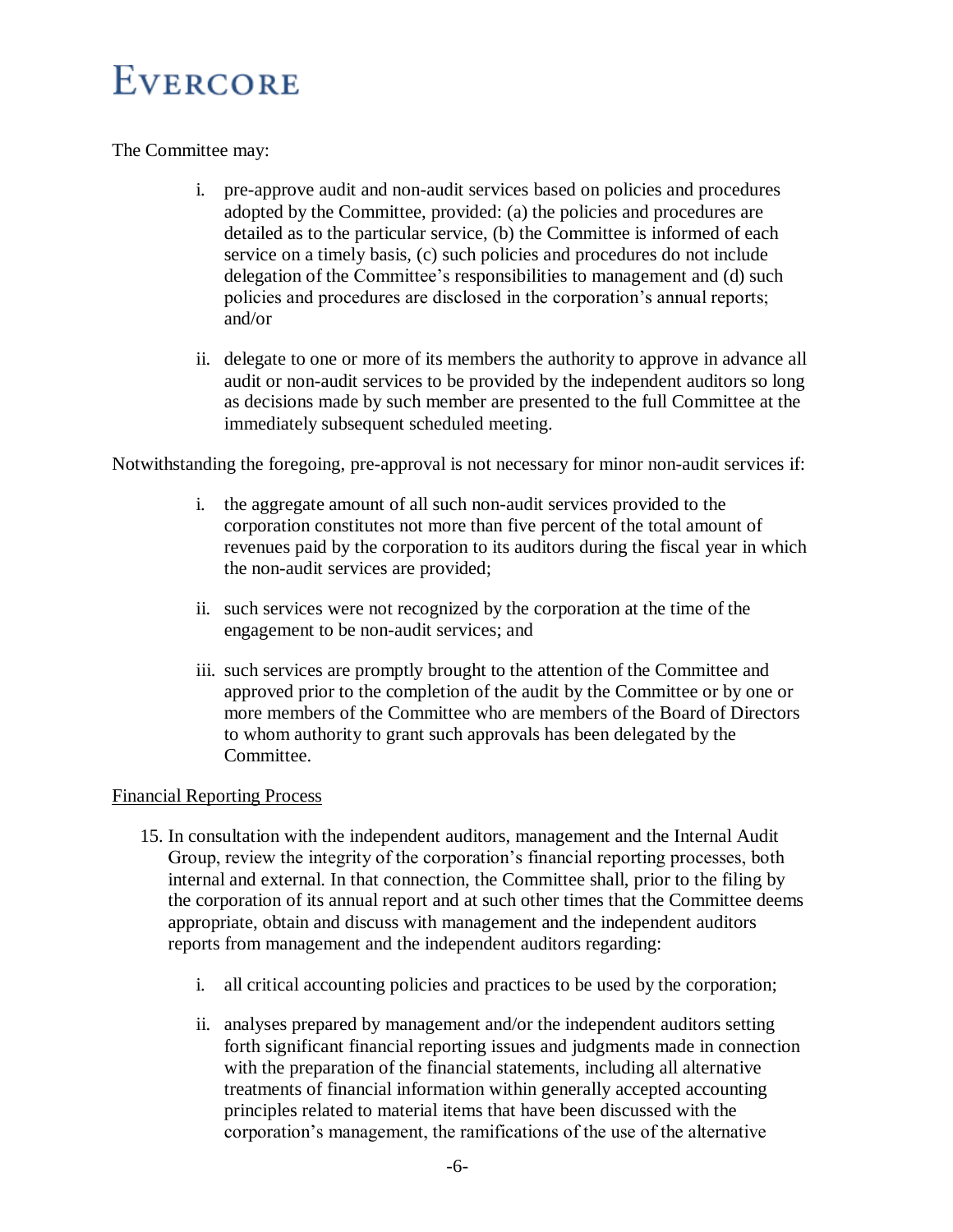disclosures and treatments, and the treatment preferred by the independent auditors;

- iii. major issues regarding accounting principles and financial statement presentations, including any significant changes in the corporation's selection or application of accounting principles;
- iv. any other material written communications between the independent auditors and the corporation's management.
- 16. Review periodically the effect of regulatory and accounting initiatives, as well as of balance sheet structures, on the financial statements of the corporation.
- 17. Review with the independent auditors any audit problems or other difficulties encountered by the auditors in the course of the audit process, including any restrictions on the scope of the independent auditors' activities or on access to requested information, and any significant disagreements with management and management's responses to such matters. Without excluding other possibilities, theCommittee may wish to review with the independent auditors:
	- i. any accounting adjustments that were noted or proposed by the auditor but were "passed" (as immaterial or otherwise),
	- ii. any communications between the audit team and the audit firm's national office respecting auditing or accounting issues presented by the engagement and
	- iii. any "management" or "internal control" report issued, or proposed to be issued, by the independent auditors to the corporation.
- 18. To the extent applicable, review and discuss with management and the independent auditors the policies and procedures in place to ensure the quality and integrity of the financial statements of the corporation's unconsolidated subsidiaries and investments that are accounted for under the equity method of accounting are properly reflected and accounted for in the corporation's financial statements.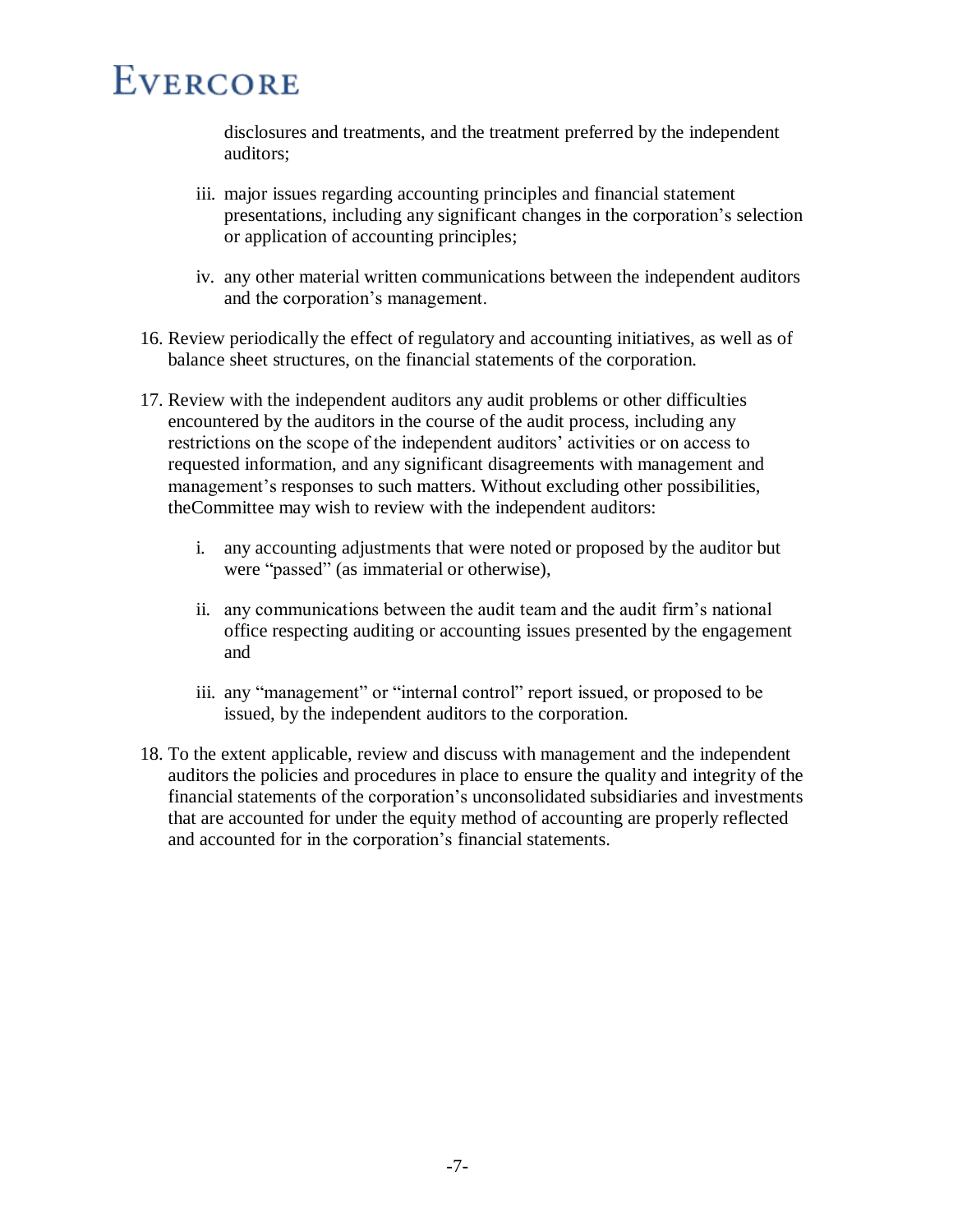## Risk Management and Compliance Oversight

- 19. Review with management and the persons responsible for the corporation's Internal Audit Group the corporation's overall risk management policies and procedures and arrangements for the prevention and deterrence of fraud.
- 20. Review with management, the independent auditors and the persons responsible for the corporation's Internal Audit Group, the areas of material risk to the operations and financial results of the corporation, such as broker-dealer regulations, major pending litigation, matters pertaining to financing costs, tax issues, cybersecurity threats and issues, any other major financial risks and exposures and the corporation's related guidelines and policies with respect to risk assessment and risk management identified from time to time by management.
- 21. Review responsiveness to cybersecurity threats and issues, including the corporation's (i) disclosure requirements for evaluating cybersecurity risks and incidents, (ii) disclosure controls and procedures to ensure proper disclosure of cybersecurity issues and (iii) policies and procedures that prevent insider trading on, and selective disclosure of, material non-public information related to cybersecurity risks and incidents.
- 22. Establish procedures for the receipt, retention and treatment of complaints received by the corporation and the confidential, anonymous submission by employees of the corporation of concerns, including concerns regarding questionable accounting or auditing matters.
- 23. Oversee compliance with the Code and report to the Board of Directors regarding anymaterial issues, risks or other matters identified by the Committee related to the Code.From time to time, the Committee shall consult with the Nominating and Corporate Governance Committee of the Board regarding any issues, risks or other matters identified by either committee in connection with their respective responsibilities for the Code. The Committee shall also review and consider any requests for waivers of the corporation's Code for the corporation's directors, executive officers and other senior financial officers, and shall make a recommendation to the Board with respectto such request for a waiver.

### General

24. Review and assess, at least annually, the performance, responsibilities, quality assurance programs, budget and staffing of the corporation's Internal Audit Group, including the qualifications and performance of the persons responsible for the Internal Audit Group and compliance by the Internal Audit Group with its charter, and review and assess the internal audit plan and the performance of the Internal Audit Group thereunder.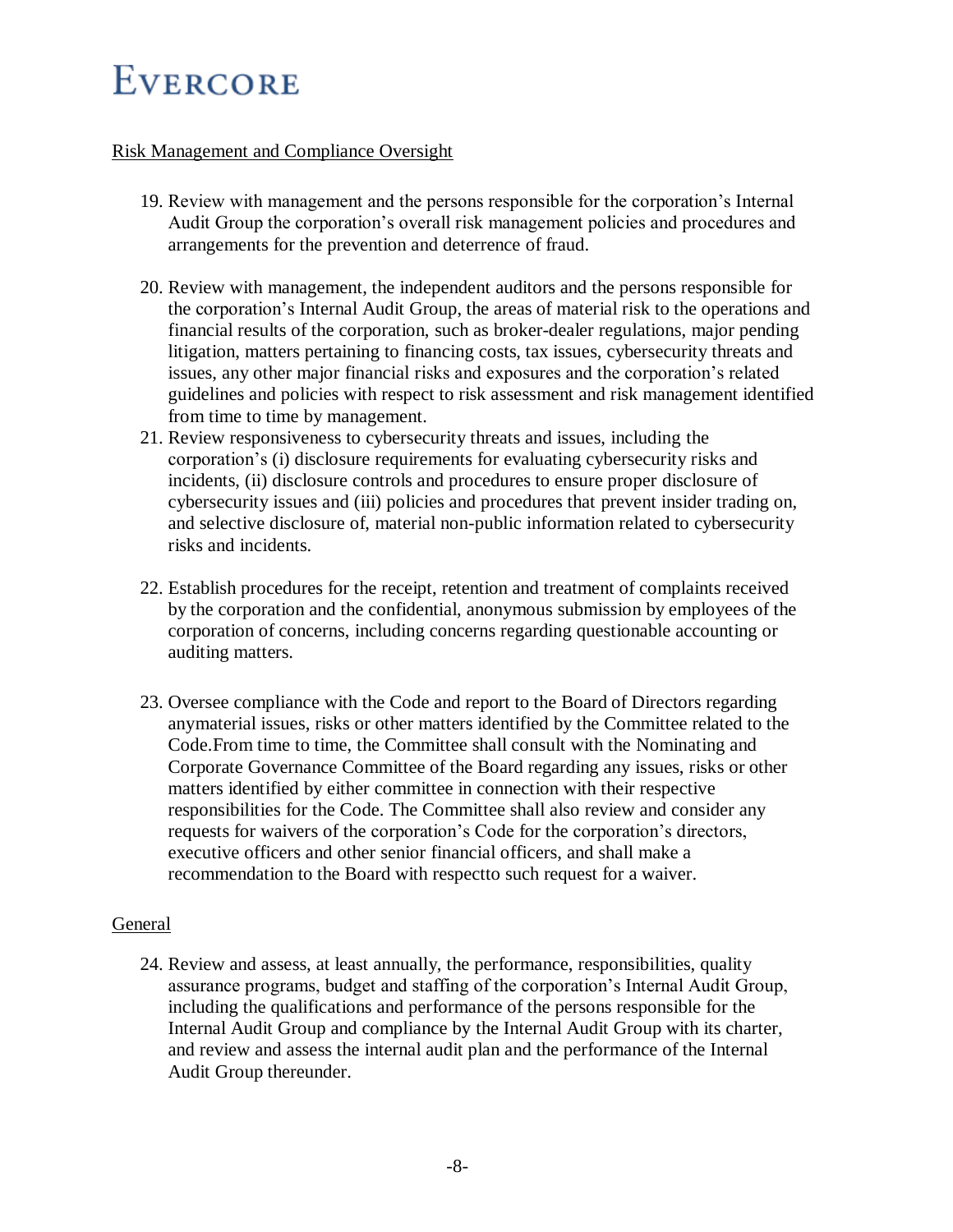- 25. Perform a review and evaluation, at least annually, of the Committee and its members, including by reviewing the compliance of the Committee with this Charter.
- 26. Review and reassess, at least annually, the adequacy of this Charter and recommend to the Board of Directors any changes to this Charter that the Committee considers necessary or valuable.

### Preparation of Reports

- 27. Prepare all Audit Committee reports required to be included in the corporation's proxy statement, pursuant to and in accordance with applicable rules and regulations of the SEC.
- 28. Report regularly to the Board of Directors:
	- i. with respect to any issues that arise with respect to the quality or integrity of the corporation's financial statements, the corporation's compliance with legal or regulatory requirements, the performance and independence of the corporation's independent auditors or the performance of the Internal Audit Group;
	- ii. with respect to such other matters as are relevant to the Committee's discharge of its responsibilities; and
	- iii. with respect to such recommendations as the Committee may deem appropriate.

The report to the Board of Directors may be written or take the form of an oral report by the Chairman or any other member of the Committee designated by the Committee to make such report.

29. Maintain minutes or other records of meetings and activities of the Committee.

### Outside Advisors and Funding

The Committee, in discharging its oversight role, is empowered to study or investigate any matter of interest or concern that the Committee deems appropriate. In this regard, the Committee shall have the authority to retain outside legal, accounting or other advisors as it reasonably deems necessary to carry out its duties, including the authority to approve the fees payable to such advisors and any other terms of retention. The Committee shall be provided with funds necessary to engage outside advisors and to fund its ordinary administrative expenses that are necessary or appropriate to carry out its duties, in each case, as determined by the Committee in its sole discretion.